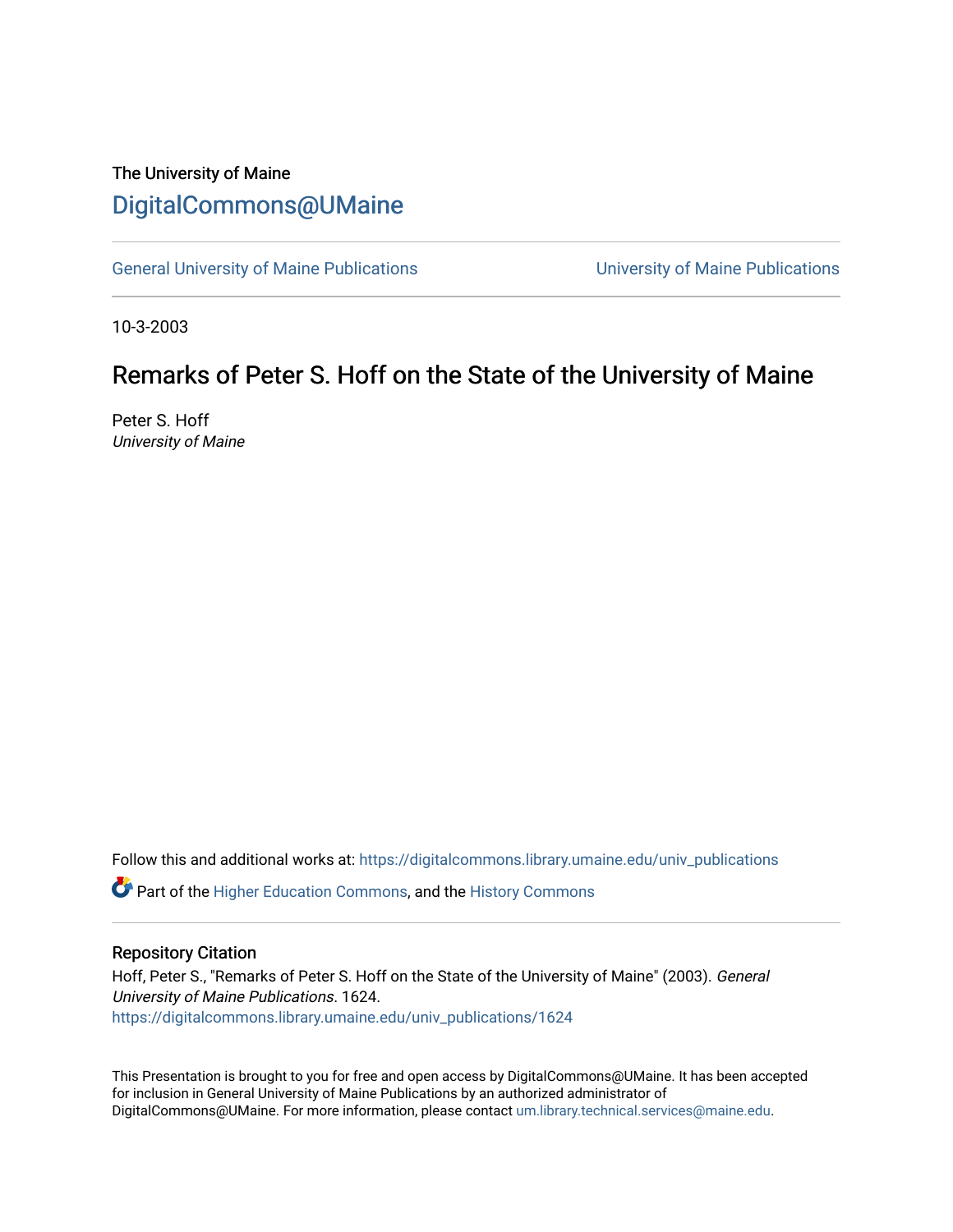The Wayback Machine - https://web.archive.org/web/20040815051325/http://www.umaine.edu:80/president/rep… **[Office of the President](https://web.archive.org/web/20040815051325/http://www.umaine.edu/president/welcome.htm)** 

**[UMaine](https://web.archive.org/web/20040815051325/http://www.umaine.edu/) | [About UMaine](https://web.archive.org/web/20040815051325/http://www.umaine.edu/greeting.htm) | [A-Z Directory](https://web.archive.org/web/20040815051325/http://www.umaine.edu/departments.htm) | [Colleges/Schools](https://web.archive.org/web/20040815051325/http://www.umaine.edu/programs.htm) | [Faculty/Staff](https://web.archive.org/web/20040815051325/http://www.ume.maine.edu/~umtel/directory/facstaff/phonedir.html) | [Campus Map](https://web.archive.org/web/20040815051325/http://www.umaine.edu/locator/default.htm) | [Calendar](https://web.archive.org/web/20040815051325/http://calendar.umaine.edu/default.asp) | [Contact Us](https://web.archive.org/web/20040815051325/http://www.umaine.edu/contact.htm)**

r

Speeches and Reports

## **State of the University - 2003 [Streaming audio version](https://web.archive.org/web/20040815051325/http://www.umaine.edu/president/reports/State%20of%20the%20University%20Aud.mp3)**

## <span id="page-1-0"></span>**Riding out the Storm (and emerging stronger)**

The State of the University October 1, 2003

> Peter S. Hoff President

Across the country, 2002-03 was a difficult budget year for colleges and universities. A poor national economy presented a fiscal storm in the face of which higher education had little choice but to reef the sails and batten the hatches. States experienced budget gaps of hundreds of millions of dollars—sometimes much more. And a familiar but lamentable sequence of events set in that has plagued higher education every time there is a down economy. States cut their appropriations to higher education by 5%, 15%, or even 30%. And public universities had to slash their budgets, reducing the number of professors, courses, and services. To protect academic quality, universities turned to their revenue source of last resort, increasing tuition by 10%, 20%, 30%, and occasionally more. This is a ratcheting process that higher education does not typically recover from in good times. Each time we go through the cycle, we end up compromising quality and increasing the cost to the student. The pattern has not been good—not for higher education, not for students, and not for our nation.

In Maine, the year was difficult, but not as devastating as elsewhere. While we have grown accustomed to budget woes, cuts to Maine education funding this year were not as deep as those in other states. Although the governor and legislature reduced state allocations to the University System during the year in the face of revenue shortfalls, they managed to pass a biennial budget that held the line against further cuts. Facing increased costs for items like health insurance, library holdings, and employee compensation, the university responded by cutting other areas of the budget and increasing tuition by 7.5%. While this was not a happy scenario, it was far better than what happened in most other states.

We used these budget challenges to strengthen the university. Even though we reduced the overall operating budget by well over a million dollars, we reallocated funds to high-priority strategic areas such as the Honors College, the Fogler Library, and support for teaching and research. We also made significant progress in strengthening all "Seven Pillars" of the university that I identified in last year's

[Welcome](https://web.archive.org/web/20040815051325/http://www.umaine.edu/president/welcome.htm) **[Biography](https://web.archive.org/web/20040815051325/http://www.umaine.edu/president/bio.htm)** [Vice Presidents](https://web.archive.org/web/20040815051325/http://www.umaine.edu/president/vicepresidents.htm) [Staff](https://web.archive.org/web/20040815051325/http://www.umaine.edu/president/staff.htm) [First Lady](https://web.archive.org/web/20040815051325/http://www.umaine.edu/president/DianneHoff.htm) [Speeches and Reports](https://web.archive.org/web/20040815051325/http://www.umaine.edu/president/speechesreports.htm) [High School Visits](https://web.archive.org/web/20040815051325/http://www.umaine.edu/president/hsvisits.htm) [President in Action](https://web.archive.org/web/20040815051325/http://www.umaine.edu/president/inaction.htm) [President's House](https://web.archive.org/web/20040815051325/http://www.umaine.edu/president/house.htm) [UMaine Presidents](https://web.archive.org/web/20040815051325/http://www.umaine.edu/president/presidents.htm) [UMaine Today Q&A](https://web.archive.org/web/20040815051325/http://www.umainetoday.umaine.edu/Issues/v2i5/hoff.html)

#### **CONTACT INFORMATION**

5703 Alumni Hall l Suite 200 Orono ME 04469 Phone: (207) 581-1512 Fax: (207) 581-1517

## *Other Links*

[Board of Visitors](https://web.archive.org/web/20040815051325/http://www.umaine.edu/BOV/)

[Council on Women](https://web.archive.org/web/20040815051325/http://www.ume.maine.edu/PCW/)

[Board of Trustees](https://web.archive.org/web/20040815051325/http://www.maine.edu/bot3.html)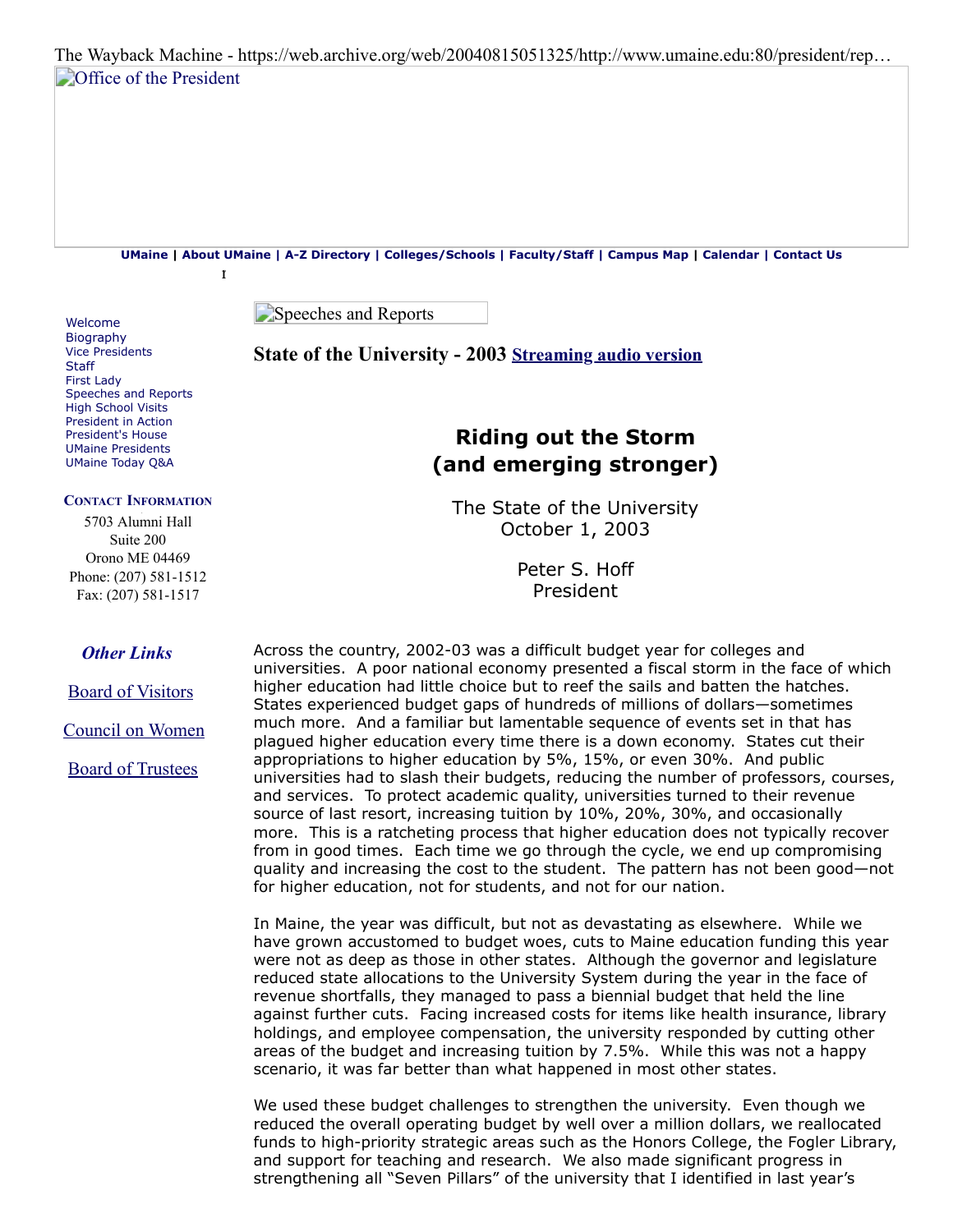State of the University presentation. Although these steps represent progress, much more work remains.

Therefore, as I once again report to you on the state of The University of Maine, I can report that we weathered a difficult year fairly well. Our university continues to grow and improve. Our ability to serve the citizens of Maine continues to advance. While we have much left to accomplish, we are on the right course.

Even though we experienced some growing pains at the beginning of the academic year, there is a lot of good news about our university, including growth in our enrollment, our research agenda, our fund-raising, and our overall quality. However, if we are to become even more competitive, we must acknowledge that our library—serving undergraduate through doctoral education and meeting the needs of advanced study and research across the entire state—requires serious and immediate attention. Like many research libraries across the country, the Raymond H. Fogler Library faces a crisis precipitated by runaway inflation in the cost of scientific journals. Moreover, Fogler library faces severe capacity issues that compel us to develop a plan and find funding for a major expansion and renovation, including technology for the twenty-first century.

This, then, is the state of The University of Maine in 2003:

## **A Good Start**

We opened the Fall semester with the kinds of nagging problems that annoy people, though they are typical of a growing and prospering university. Overcrowded parking lots, roads blocked by steam line maintenance, students forced by construction delays to move to temporary quarters, and higher priced soft drinks.

Even though these problems are less onerous than those caused by shrinking enrollments and major cutbacks, it was important to address them immediately and find solutions. We are adding 250 new parking spaces this year and another 300 to 400 next year. We repaved the roads and got the students quickly into handsomely renovated residences. We had actually begun work over the summer to spruce up the campus. This included new landscaping, an entrance plaza with flags, and repainting Heritage House. We did such things because we recognize it is important to take care of personal comforts and maintain a responsive and welcoming campus so we can move ahead and address the big issues—the ones that deal with high quality teaching and learning, scholarly discovery, and public engagement.

And on those important fronts, there is good news. For the sixth straight year, UMaine enjoyed enrollment growth accompanied by increases in quality. Our headcount enrollment has reached about 11,250, and our new students are better than ever. 23% of them were in the top 10% of their high school class; 67% were in the top 30%. About 74% reported that UMaine was their first-choice school—a satisfaction index that has risen steadily, up from 65% in 1996. Six years ago we set out to make sure that UMaine was the state's "college of choice," and we have succeeded.

As they moved in, the new students were greeted and assisted by hundreds of volunteers, including my wife, Dianne, and me. The volunteers swarmed over every car, moving possessions into the students' rooms at an astonishing pace that left new students and parents breathless with appreciation. When it comes to the "Maine Hello" tradition of moving in, no one does it better; and the fact that so many colleges are now imitating our welcome is, as they say, "the sincerest form of flattery."

In a year when many universities simply stopped hiring new professors, we were still able to add 26 new full-time faculty members. They come from some of the most highly regarded universities in the world, and we are pleased to have them.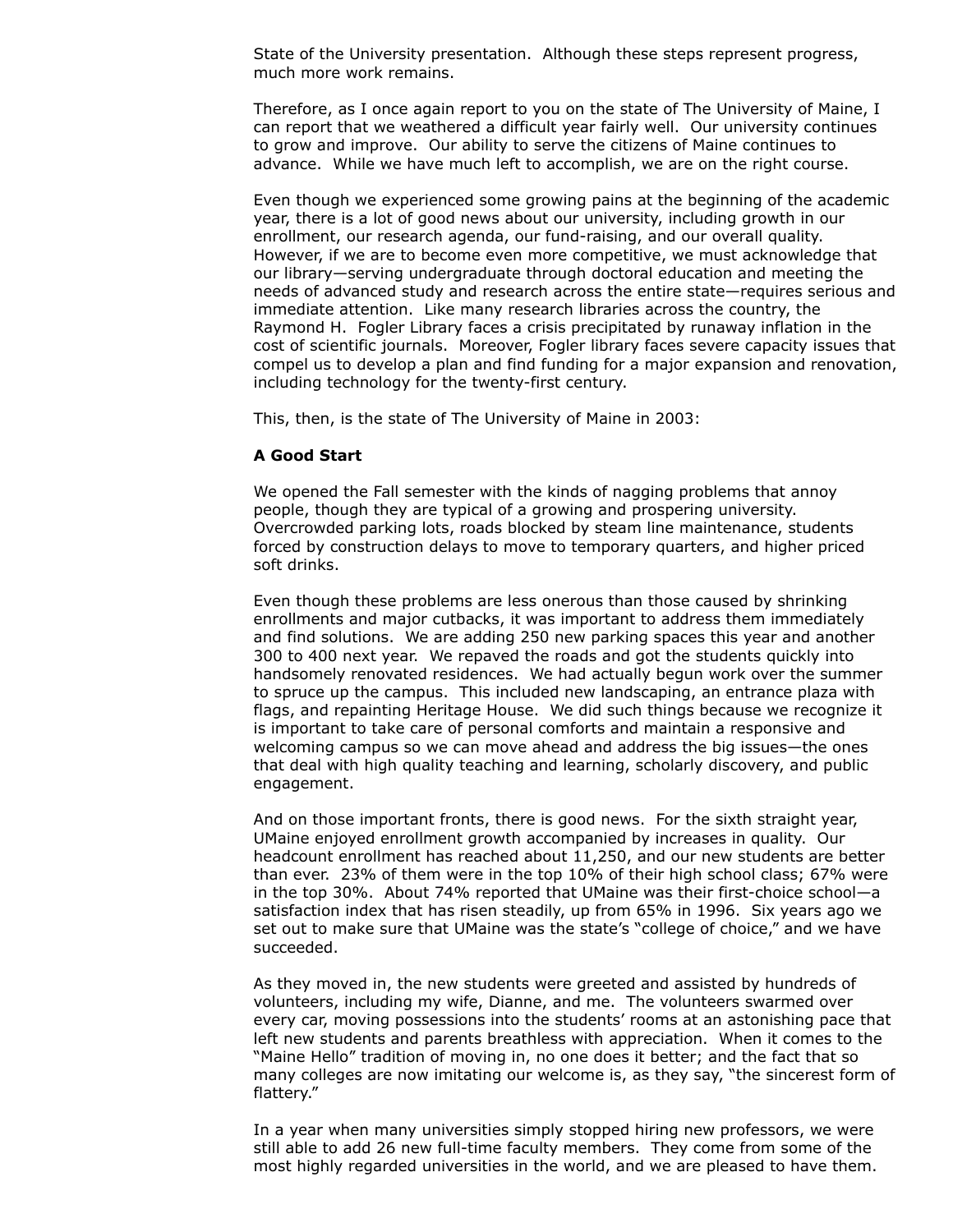We are also very pleased that our Trustees have approved UMaine's proposal for a Sport and Fitness Center. This \$25 million facility will help attract and retain the best students, faculty, and staff. It will promote health, fitness, and community ties. It will do a lot of good for the campus, and I am very pleased that the students are solidly behind it. Last year's survey, with 2900 students participating and an extremely high level of statistical reliability, showed solid support for the project and a willingness to finance it through a fee. The students told us that they wanted it "done right," and that they would rather pay a somewhat higher fee for a complete center than a lower fee for a building that was a "compromise." Work is going on right now to identify the best site on campus; architectural design work will follow soon; and the new center should be ready in 2006.

Campus life is more active than ever. The football stadium has been the site of record crowds this Fall, and the MCA "rocked" to Art Garfunkel's performance at the annual gala. Student government also has some special concerts lined up.

## **The Seven Pillars**

A year ago I announced that we were not going to let a bad budget year keep us from advancing our priorities, and I announced the "Seven Pillars" of excellence that were going to get attention, budget or no budget. To refresh your memories, they are:

- I. Focus on Excellence
- II. Academic Programs for a Stronger Maine
- III. Research and Development for Society and the Economy
- IV. Partnership with K-12 Education
- V. The Post-9/11 University
- VI. Environmental Stewardship and a Safer University
- VII. Increase and Celebrate Our Diversity

Looking back, we see UMaine has made remarkable progress in all seven areas. I would like to report to you on some of the highlights.

## **I. Focus on Excellence**

The Honors College was established last year, marking the official transformation of our venerable Honors Program, enrolling more and better students and expanding academic offerings. It is one of the keystones of our strategic plan, and we are very happy with the progress the new Honors College has made. Another focal point is a new emphasis on graduate study, recognizing the important contributions of graduate students to our R&D efforts and to our mission as the state's only doctoral-research-extensive university. We have enrolled more and better graduate students. Our commitment to improving graduate stipends and health benefits is starting to pay off. In addition, five years ago we founded a Center for Teaching Excellence to promote outstanding teaching and learning at the University of Maine. The center director, Sue Huseman, was so successful that she has been named Interim President of the University of Maine at Machias. This year, Virginia Nees-Hatlen has agreed to take on the role of Director for the Center for Teaching Excellence, and we are looking forward to her ideas and leadership.

## **II. Academic Programs for a Stronger Maine**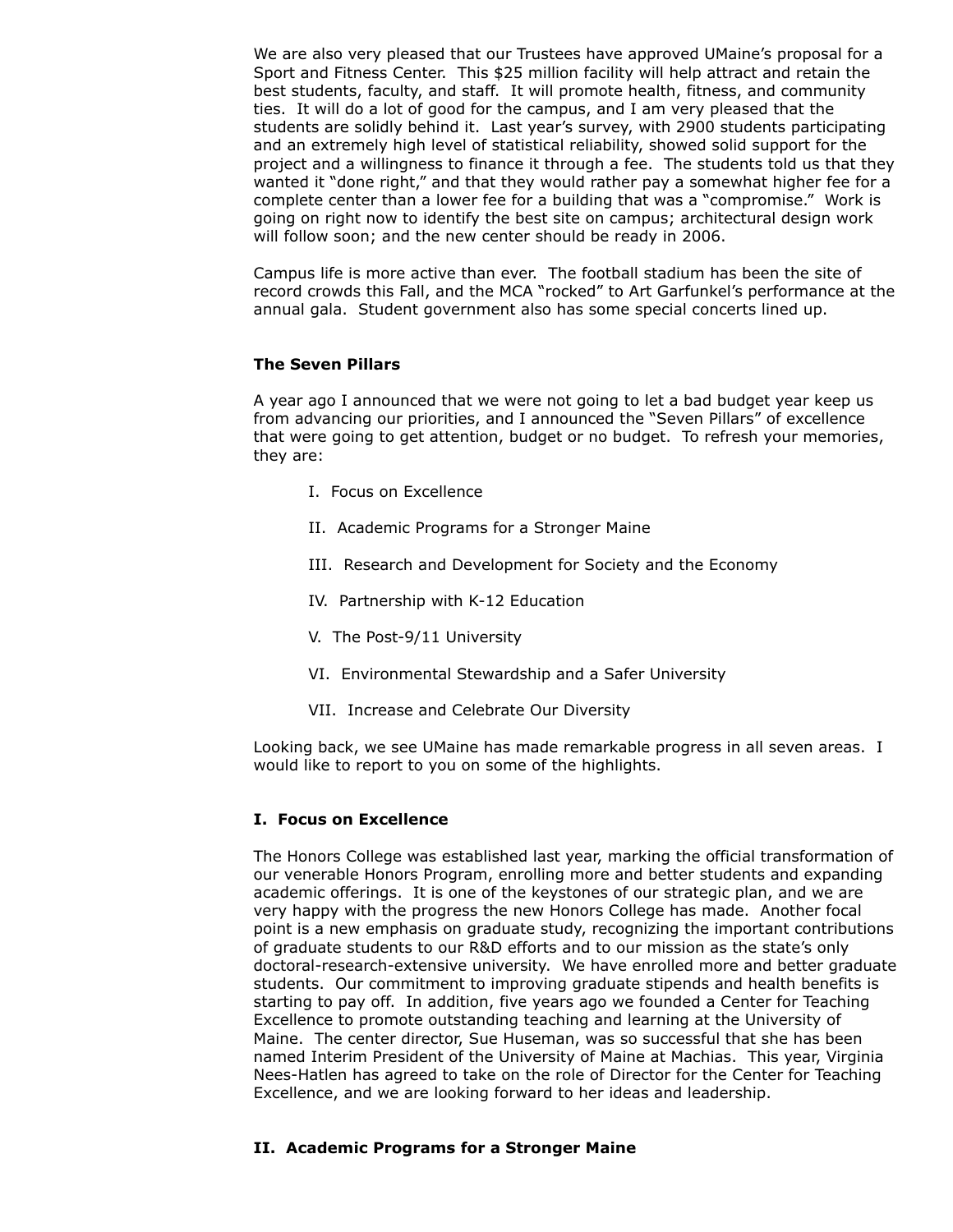UMaine is committed to offering an array of academic programs that respond to the needs of our students and also address the economic and societal needs of the state. This principle guides our selection of new programs and our periodic reviews of existing ones. Last year, although the New Media program had just been approved by the Board of Trustees, it immediately enrolled about 200 majors, instantly becoming one of our most popular degree programs. It speaks simultaneously to student interests and to many aspects of today's economy, including high-tech approaches to business, journalism, communication, and the arts. In the College of Business, Public Policy and Health, Dean Daniel Innis has initiated a new entrepreneurship program in response to calls from leaders in government and business. Dean Innis and Dean Larryl Matthews of the College of Engineering jointly put forward a very interesting plan, which uses training in entrepreneurship to help future engineering majors graduate with a business plan. Dean Matthews reports that two-thirds of our engineering graduates now take jobs here in Maine. As you can see, we are providing academic programs specifically aimed at strengthening our state.

#### **III. Research and Development for Society and the Economy**

Research and Development, the brightest story to come out of UMaine in recent years, continues to shine. This year UMaine achieved a new high in Congressional appropriations, with almost \$20 million coming for research. As a result, we are ramping up such areas as marine sciences and aquaculture. Overall, external research funding was approximately \$50 million, a level we have sustained for three years now, well over twice as much as in the late 1990s. We have our sights set on going higher, and I expect that will happen soon. Our new Vice President for Research, Michael Eckardt, arrived recently from his former position at the National Institutes of Health, bringing new ideas and energy to that crucial position. Dr. Eckardt's work, combined with the fact that the new laboratories funded by state bonding are just coming on line, should help propel our funded research efforts to new heights. Professors have submitted more research proposals than ever, and those proposals are stronger and more ambitious. With improved infrastructure and assistance from state matching funds, we plan to move steadily toward our goal of \$100 million in funded research annually.

I also should point out that much University of Maine research takes place in areas that one does not always think about—areas outside of science and technology. One of the best annual producers of research funds on campus is the Center for Community Inclusion, directed by Lu Zeph. Lu has been a real dynamo, not only in bringing money in to support her research, but also in getting very meaningful work accomplished to help persons with disabilities and to promote their inclusion in society. Another dynamic professor, newer to the campus, is Len Kaye, who heads the Center on Aging. As a result of his research, more new grants have come our way. Both Lu Zeph and Len Kaye are among our many socially relevant researchers working outside of science and technology, who have attracted large grants. It is also important to remember that funded research is only the "tip of the iceberg" when it comes to UMaine research efforts. Hundreds of UMaine professors carry out important high-level work without needing expensive laboratories or large numbers of graduate students. Their work often involves the library, a subject I shall return to in a moment.

Last summer's "Jobs Bond" helped us advance two initiatives. One is an addition on the Advanced Engineered Wood Composites building. It will allow us to expand our work in composites and structures research, where we are a world leader. The new "Innovation Center," also funded by this bond, will allow us to look at business, economic and technological innovation from a variety of disciplinary perspectives, and will help the entire campus in many ways.

#### **IV. Partnership with K-12 Education**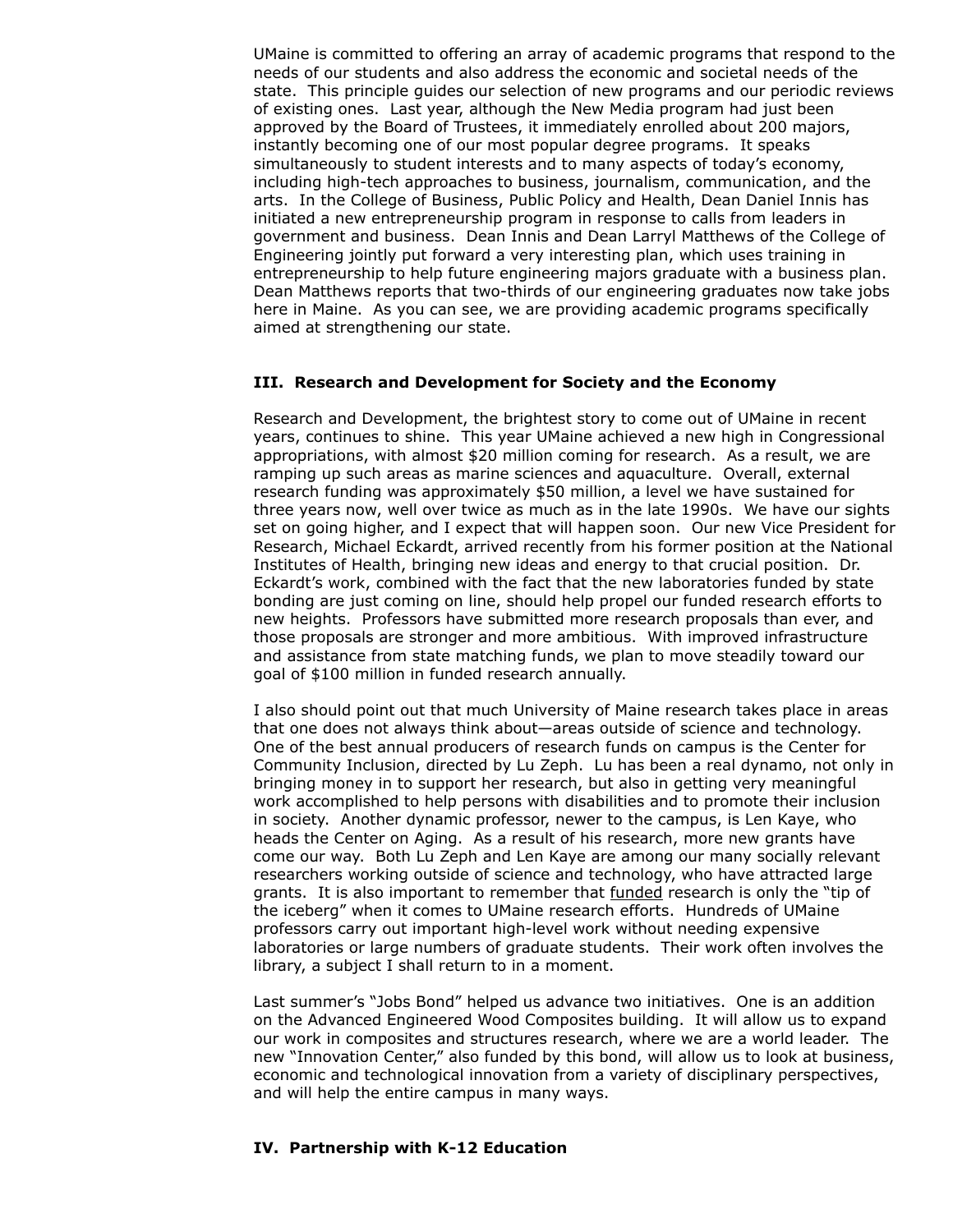The initiative begun by our Board of Visitors to strengthen our support of Maine's schools continues to grow. We recognize that responsibility for preparing teachers and helping schools extends far beyond the College of Education and Human Development and is truly a university-wide task. We have a new Master of Science in Teaching program that originated in our physics department. We have two NSF-GK12 grants that connect graduate education with the teaching of science in the schools. And some of our electrical engineers are working directly with Bangor High School. We expect these and other efforts to strengthen the teaching of science and mathematics in Maine schools and to graduate more science and mathematics teachers for those schools.

## **V. The Post-9/11 University**

Recognizing that the world changed on September 11, 2001, and that higher education needs to change with it, we are addressing curricular issues and focusing more of our research on homeland security-related projects. Our sensor research is especially advanced, with applications such as the Gulf of Maine Ocean Observatory System, chemiresistive sensors to detect chemical and biological agents, and real-time wireless sensor systems. We have two Coast Guard contracts to develop more durable materials from composites. We are working on infrared spectroscopy and compact mass spectrometers for detecting biochemical agents, and in MEMS, microsystems and microneedles. We are looking at the rapid decontamination of nerve agents, the protection of drinking water, acoustic wave mode devices to detect viruses and bacteria, and methods for uncovering cyber terrorism on the Web. The professors behind these projects span three or four different colleges. And we are working with other New England universities through a NECOP Consortium to leverage our ability to attract contracts, to make a difference, and to make the country safer.

## **VI. Environmental Stewardship and a Safer University**

Many of us are working for a safer, greener university. Interim Chief Financial Officer Mark Anderson provided excellent leadership in this regard, articulating the close connection between safety and stewardship in the campus ecosystem. His report last year paved the way for a new Office of Safety and Environmental Management. Vice President Janet Waldron has continued Anderson's work, fleshing out the plan that Mark sketched, hiring Wayne Maines as the office's director, and initiating a whole series of projects to conserve energy, recycle, and improve the safety of our classrooms, residence halls, laboratories, farms, remote sites, and the rest of the university. We completed voluntary safety and environmental audits of all of UMaine's off-campus sites. We found some problems and corrected them. We have a plan now for all of our new buildings to adhere to a strict code for conservation measures and efficiency. We are developing a heat reclamation system for the supercomputer at our Tech Park, and are installing diesel generation at the Franklin Aquaculture Center. Co-generation plans are in the works for the campus steam plant, and an energy conservation web site is being developed for campus. We are installing sensitive lighting options with timers in buildings and retrofitting our steam lines to stop energy loss. Our university vehicle purchases now include hybrid vehicles that are more energy efficient. Around campus you will see the attractive new recycling containers, sending the message that recycling is important for all of us. Certainly part of our educational function is to encourage students to get into the habit of recycling.

## **VII. Increase and Celebrate Our Diversity**

Since the mid-1990s, the cadre of new faculty members coming into the university has been much more balanced in gender. And now those new professors are qualifying for tenure and promotion. For the first time, the numbers of men and women gaining promotion is reaching parity.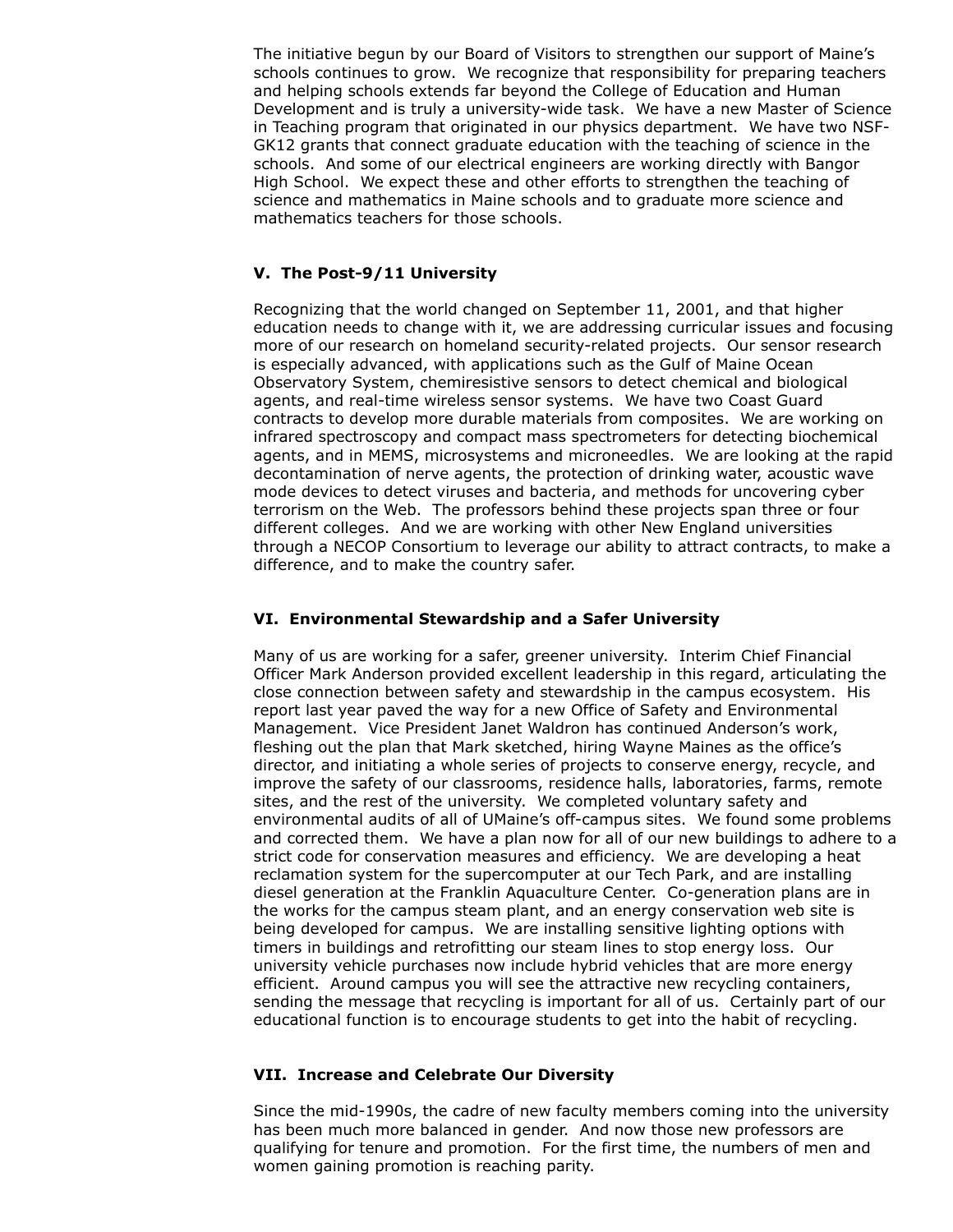We had a very good year in identifying women and minorities for administrative positions. While our policy is always to hire the most qualified person, regardless of race or gender, we seek to build diverse pools of candidates, and we seek to develop a cadre of employees that reflects the diversity of our broader society. At least six senior administrative appointments (at the director, dean, and vice president levels) went to women during the past year. And a similar number of faculty, staff, and administrative positions went to minority candidates. For a university of our size and location, that is a very successful year. We intend to continue working for diversity in our hires and in student admissions, and working equally hard to create an environment for these employees and students to enjoy success and to stay in Maine for the long term.

### **It's the Library, Stupid.**

Proud as we are to have made so much progress on the pillars of our university, we are looking at the coming year with an eye for the biggest challenges. And we need look no farther than our venerable Raymond H. Fogler Library, the state's premier research library, the heart of our campus, for that next challenge. Just as Bill Clinton, campaigning for president in 1992 recognized the need to stay focused on one issue ("it's the economy, stupid"), UMaine now needs to recognize one overwhelming challenge that will have much to do with determining how far we go as a leading research university. For us, "it's the library."

Even though Fogler Library has long enjoyed special status and relative protection from the budget cuts that have affected the rest of the university, runaway inflation and expanding program needs have put our beloved library in a precarious position.

Work to advance the library this year began in a somewhat unlikely spot, the front steps. They had become a safety hazard and, aesthetically, a serious embarrassment right in the middle of our campus. Fortunately, some friends came to the rescue. Because alumni classes provided dollars, and because some local contractors and business owners provided in-kind contributions, we were able to take the "first step" in Fogler Library's expansion and renovation.

Certainly the library is overdue for expansion. It cannot meet the demand for seating, study space, computer access, and research materials. It is not fully ADA compliant or handicapped-accessible. Approximately a third of the collection is stored in an annex building. The facility is not geared up for the technology changes that have taken place, much less for the ones that are coming. The time is now to expand and modernize the library.

The most critical challenge, however, regards Fogler Library's holdings, especially the crisis precipitated by years of rapid inflation of journal costs—with no end in sight. Scholarly journals are increasing in cost by about 15% annually, a catastrophic inflation rate that—left unchecked—will consume the entire library budget by 2008 and the entire university budget by 2035. We plan to seek funding aggressively via state allocations to help pay these escalating costs, and we expect that inevitably we will have to reallocate our budget to address the problem. But clearly the solution must include a broader strategy than simply throwing money at the journal publishers.

We have a national—even international—crisis that demands a broad and collaborative response. The awful irony many have commented on is that universities give away their intellectual property free to the journals—in fact often paying the journals subventions for the privilege of publishing. The journals then, in effect, sell the intellectual property back to the universities at grossly inflated prices. Somehow, this must stop. Universities must band together, recognize that they are in the same bind, and find solutions. Purchasing cartels, in-house refereed publications, new ways of disseminating the fruits of research, and rethinking the tenure-probationary process all may be in order. I am deeply committed to the idea that university research is vital to the creation of new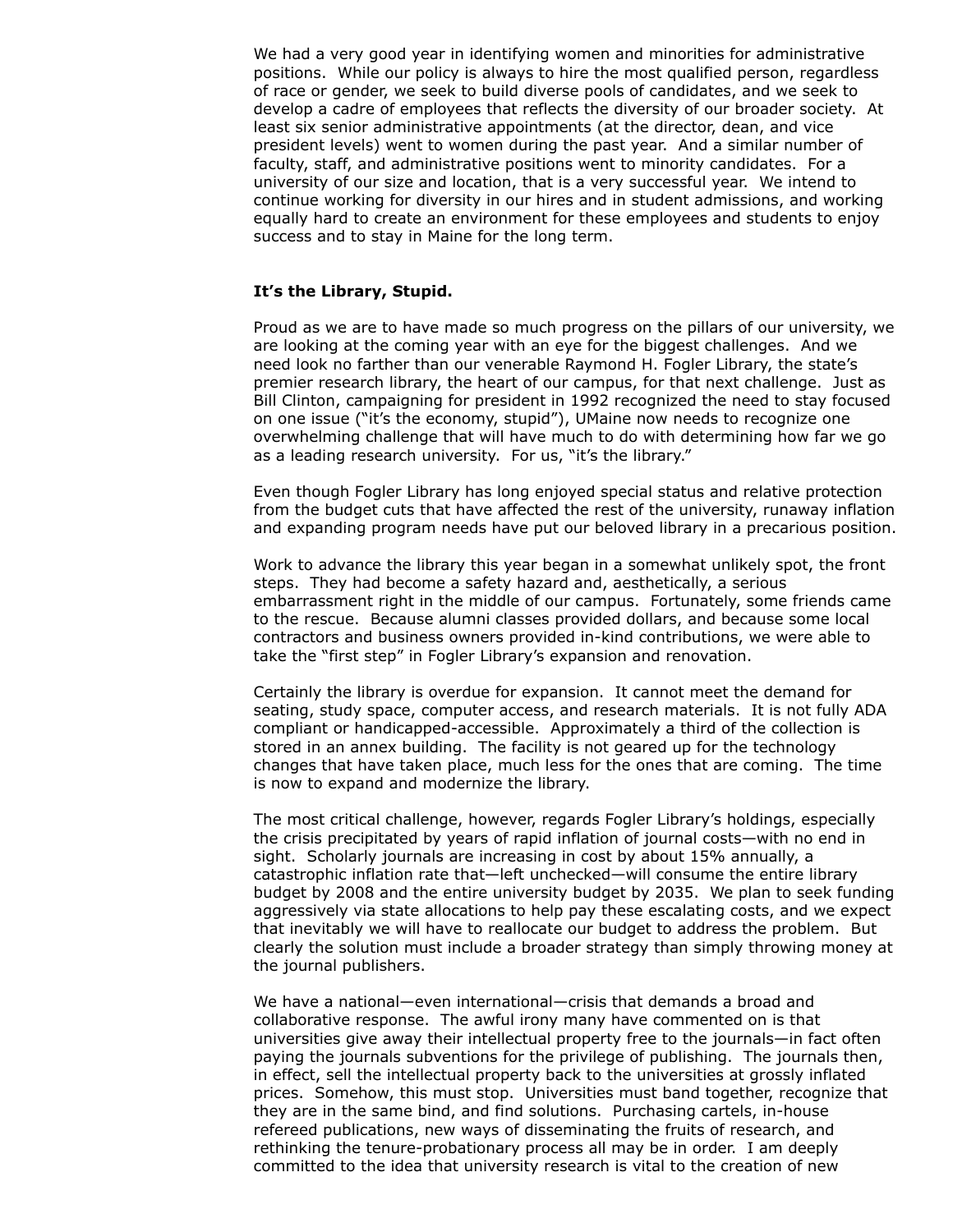knowledge and the shaping of the future of humanity. I am not sure that our current knowledge dissemination system is the best way to achieve those aims especially when its economic impact is threatening to eat higher education alive.

Closer to home, several things must be done. We need to make sure the decision process for which journals our library should hold is rational and fair, and makes the best use of available resources. We must invest as aggressively as possible in journal holdings without failing to continue purchasing books and other scholarly holdings. And we must ask the state to help as much as possible. I will be requesting at least \$500,000 in the state's supplemental budget to address journal inflation. I am pleased that the chancellor and leaders of other universities in the state have expressed support for such a request.

A panel of national library experts is helping us assess the issues I have presented here. They will offer advice on planning for an expansion of Fogler Library, planning for the technological advances that can be foreseen—as well as those that cannot. They will be addressing our challenges of maintaining a strong collection of books, periodicals, and journals—and weighing the merits of hard copy vs. electronic forms of those holdings. We will welcome their help and move ahead planning for our library's future.

#### **A Vision for UMaine's Future**

Finally, I would like to share some thoughts about the future of the university. What I have said so far should give you a sense of what I think is important and where I think we need to take UMaine. The annoying problems I alluded to at the start are all important in their own way. Students and employees need to know their president is aware they are having difficulty finding parking spaces and difficulty navigating the maze of new construction. They want the campus to be ready for them so they can devote their energy to the academic work of the year. They want an inviting, affordable campus, where things work.

To those issues, I have two answers. First, I hear you, I want those things too, and I won't stop working at them. Only if we attend to them can we become more focused on the big academic issues we face. Second, such problems are relative. Recently I spent two hours driving around Harvard, unsuccessfully searching for a parking space. The search for parking at universities is about as universal as the search for knowledge. I did encounter a new UMaine professor last week, who had come from another university, who told me he appreciated UMaine because "things work here." You could get copying done; you could put money on your Maine Card without a hassle; people in offices were responsive; teaching technology was not broken. Needless to say, he made my day, and I realized that—as usual—while the glass is half empty, it is also half full.

As we deal with such annoyances and ascend to the things that matter most, there are certain goals on my short list for UMaine. Certainly, we want to maintain our high academic standards—and stretch our aspirations to new heights. As Maine's flagship university and college of choice, we want to be sure our academic standards and achievements make our state proud. Our graduation rates are good, but they could and should be better. We need to work together to promote the opportunity and the likelihood that our students will get their degrees on time and enjoy great success.

We especially need to expand and elevate our graduate programs. They represent unique and valuable contributions to the state. To have great graduate programs we need to support our graduate students with better stipends and health insurance. We need a bigger, better library, not just in terms of bricks and mortar, but of the books and journals inside. We also need to strengthen our faculty by attracting more endowed chairs and professorships.